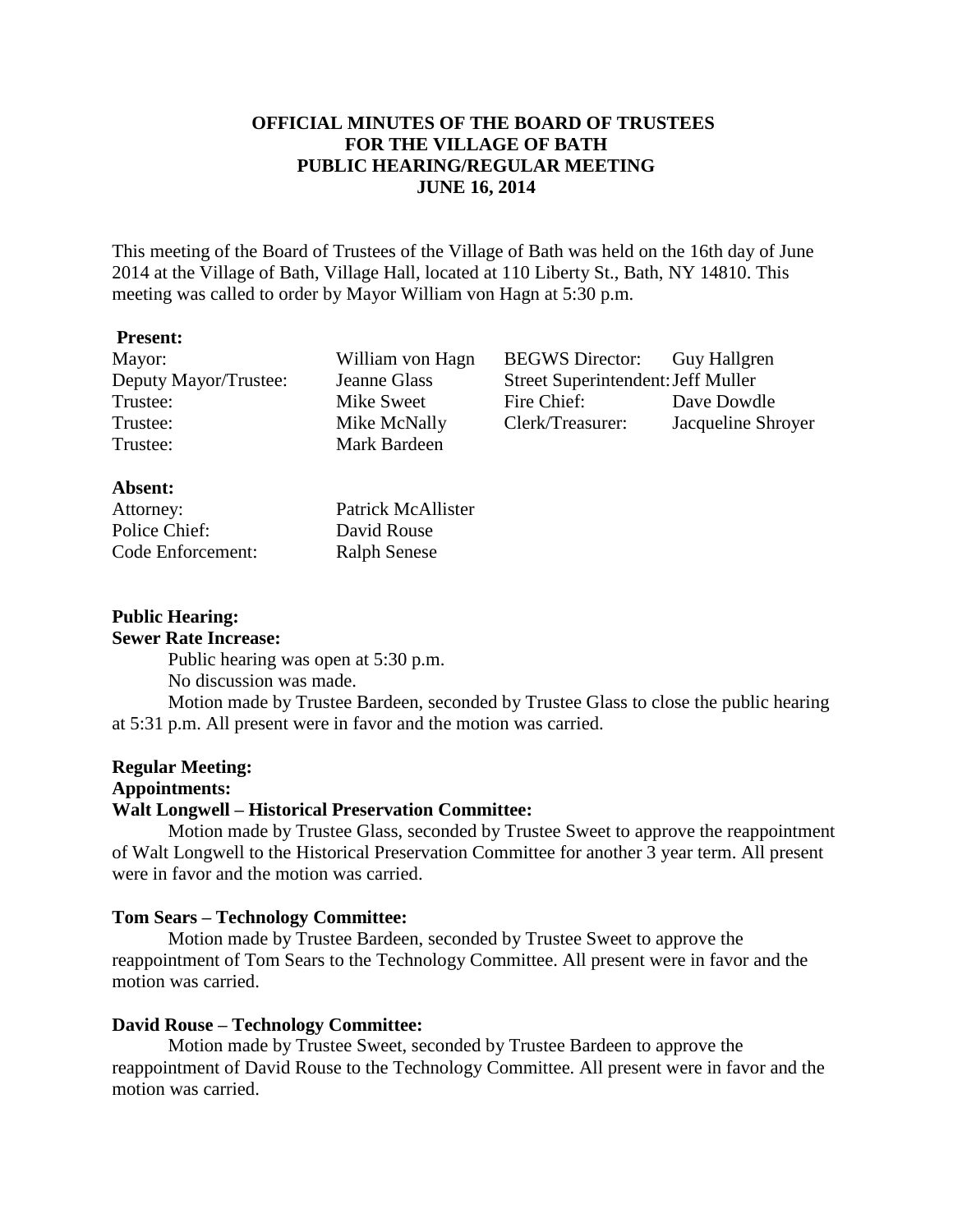#### **Correspondence:**

### **Carol Gould – Pulteney Park Request:**

Motion made by Trustee Glass, seconded by Trustee Bardeen to approve the request to use Pulteney Park on June 28, 2014. All present were in favor and the motion was carried.

## **Music in the Park Banner on Clock:**

Motion made by Trustee Bardeen, seconded by Trustee McNally to amend the December 17, 2012 minutes regarding the banner use on the clock. The board will allow organizations to come before the board for permission each time the organization would like to hang a sign under the village clock. The use of the clock to hang a sign would only be for one to three days prior to the event and must be removed right after the event is finished. No more than twice in a calendar year will any organization be able to utilize the use of the clock for that purpose unless approval by the board states otherwise. All present were in favor and the motion was carried.

Motion made by Trustee McNally, seconded by Trustee Glass to approve the request for the Central Steuben Chamber of Commerce to hang the Music in the Park Banner at Pulteney Park Clock from June 25, 2014 to August 7, 2014. All present were in favor and the motion was carried.

#### **David Clark – Permission for Free Work Project:**

Motion made by Trustee Glass, seconded by Trustee Bardeen to approve the request for permission for two service missionaries to work on projects for the village under the supervision of street superintendent, Jeff Muller, for the summer. All present were in favor and the motion was carried.

#### **Christ Community Church:**

Motion made by Trustee Bardeen, seconded by Trustee Sweet to approve the request for the use of Pulteney Park on August 1, 2014 from 7 – 9 p.m. for Christ Community Church. All present were in favor and the motion was carried.

#### **Audit of Bills:**

Motion made by Trustee Glass, seconded by Trustee Sweet to approve the payment of the Village bills in the amount of \$105,070.04. All present were in favor and the motion was carried.

#### **Department Head Reports:**

## **Jeff Muller, Street Superintendent:**

This summer the street department will be paving the following roads: West Morris Street from Pine Street to Steuben Street. Rumsey Street from Fairview Drive to the Railroad Tracks. East William Street from McMaster Street to May Street. Wilson Avenue.

#### **Dave Rouse, Police Chief:**

Chief of Police, David Rouse, turned in his monthly report to the board of Trustees.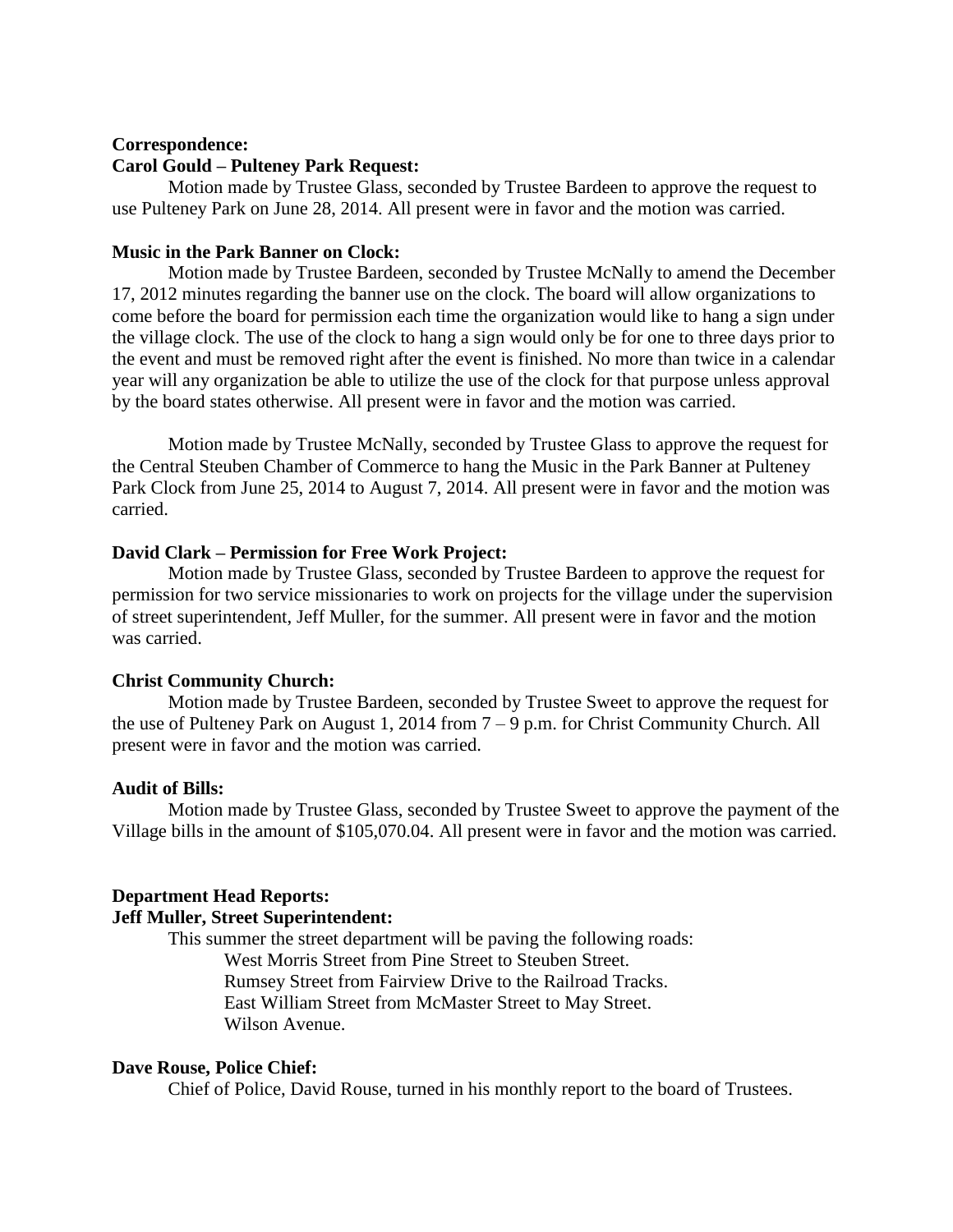### **Dave Dowdle, Fire Chief:**

The agreement between the fire department and the Village of Bath is ready to be signed.

### **Guy Hallgren, BEGWS Director:**

The gas line on Liberty Street will be replaced. The materials have been ordered and the utilities will proceed with the project in July. The 6" gas main that was installed in 1952 will be replaced. They will start on the east side of the street first and replace about 80 feet sections at a time to not to disturb too many businesses. They will be approaching the village board soon with a bond resolution to do the project.

# **Committee Reports:**

# **Trustee Bardeen:**

The John Southard Youth Group has their summer schedule completed. They will hold registration for the summer program on June 18, 2014 from  $5:30 - 7:00$  p.m. at the Bath Community Day Care.

## **Trustee Glass:**

Mossy Bank had their grand opening and ribbon cutting on Saturday June 14, 2014. The Chamber of Commerce will hold their general membership meeting on Wednesday, June 18, 2014 at 5:00 at the fairgrounds. The SPCA will be present and tours of the fairgrounds will take place.

#### **Trustee McNally:**

At the Planning board meeting, LaPierre withdrew his application to build off of Haverling Street.

The Bath Ambulance purchased the Wallace house and will be building on to their building. It will go from a two bay to a three bay and the house will be offices.

#### **Trustee Sweet:**

Motion made by Trustee Sweet, seconded by Trustee McNally to approve any mowing expenses to come out of the code enforcement budget. All present were in favor and the motion was carried.

#### **Mayor von Hagn:**

Motion made by Trustee Bardeen, seconded by Trustee Sweet to terminate the agreement with Steuben County for the Mental Health Transports. All present were in favor and the motion was carried.

### **New Business:**

### **Sewer Rate Increase:**

Motion made by Trustee Sweet, seconded by Trustee Bardeen to approve the increase in the sewer rates by 12.5%. All present were in favor and the motion was carried.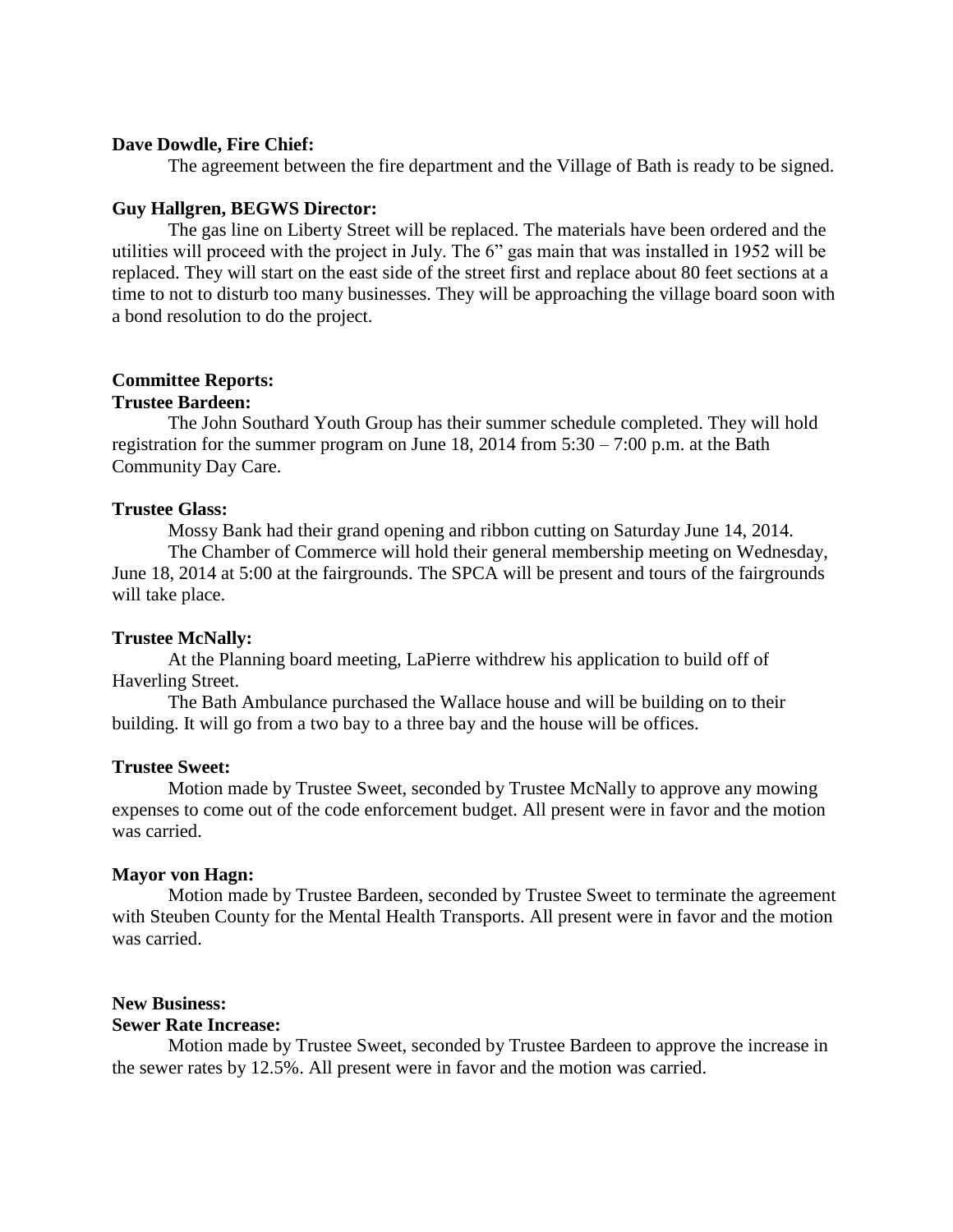### **Move October 20, 2014 Meeting:**

Motion made by Trustee Glass, seconded by Trustee McNally to move the October 20, 2014 board meeting to Wednesday October 22, 2014 at 5:30 p.m. All present were in favor and the motion was carried.

### **Approval of BEGWS Budget:**

Motion made by Trustee Sweet, seconded by Trustee Glass to approve the 2014 – 2015 BEGWS budget. All present were in favor and the motion was carried.

# **ARC Grant:**

The plans on the municipal parking lot are 75% complete and will be 90% complete by the end of the week. Engineering bids will be advertised to go out to bid July 7, 2014.

Motion made by Trustee Sweet, seconded by Trustee Bardeen to allow Mayor, William von Hagn and Deputy Mayor, Jeanne Glass, to approve the plans once they are completed. Trustee Glass abstained from this motion and the motion was carried.

Motion made by Trustee McNally, seconded by Trustee Sweet to approve Street Superintendent, Jeff Muller, to go out to bid on the engineering for the ARC Grant with the approval of the final plans from the Mayor and Deputy Mayor. All present were in favor and the motion was carried.

#### **Budget Discussion:**

The board discussed the use of the Fund Balance over the past 5 years. In the past 5 years, the village has used \$371,647.87 of fund balance to keep the tax increases down. The board is discussing new ideas on how in the future we can keep the tax increases at lower rate.

Motion made by Trustee Sweet, seconded by Trustee Bardeen to direct the Mayor to go to the county and acquire a seniority list. All present were in favor and the motion was carried.

#### **Thank you from WVIN:**

Dave Taylor Smith wanted to thank the board from everyone at the radio station for all efforts made for Turtle Beach. The event was a huge success and raised over \$42,000.00, which was a record high. There will be 88 organizations who will receive funding from this.

#### **Adjourn Regular Meeting/Executive Session:**

Motion made by Trustee Glass, seconded by Trustee Bardeen to adjourn the regular meeting of the Board of Trustees of the Village of Bath at 7:18 p.m. to go into executive session for contractual purposes. All present were in favor and the motion was carried.

#### **Return to Regular Session:**

Motion made by Trustee Glass, seconded by Trustee Sweet to return to regular session at 7:49 p.m. All present were in favor and the motion was carried.